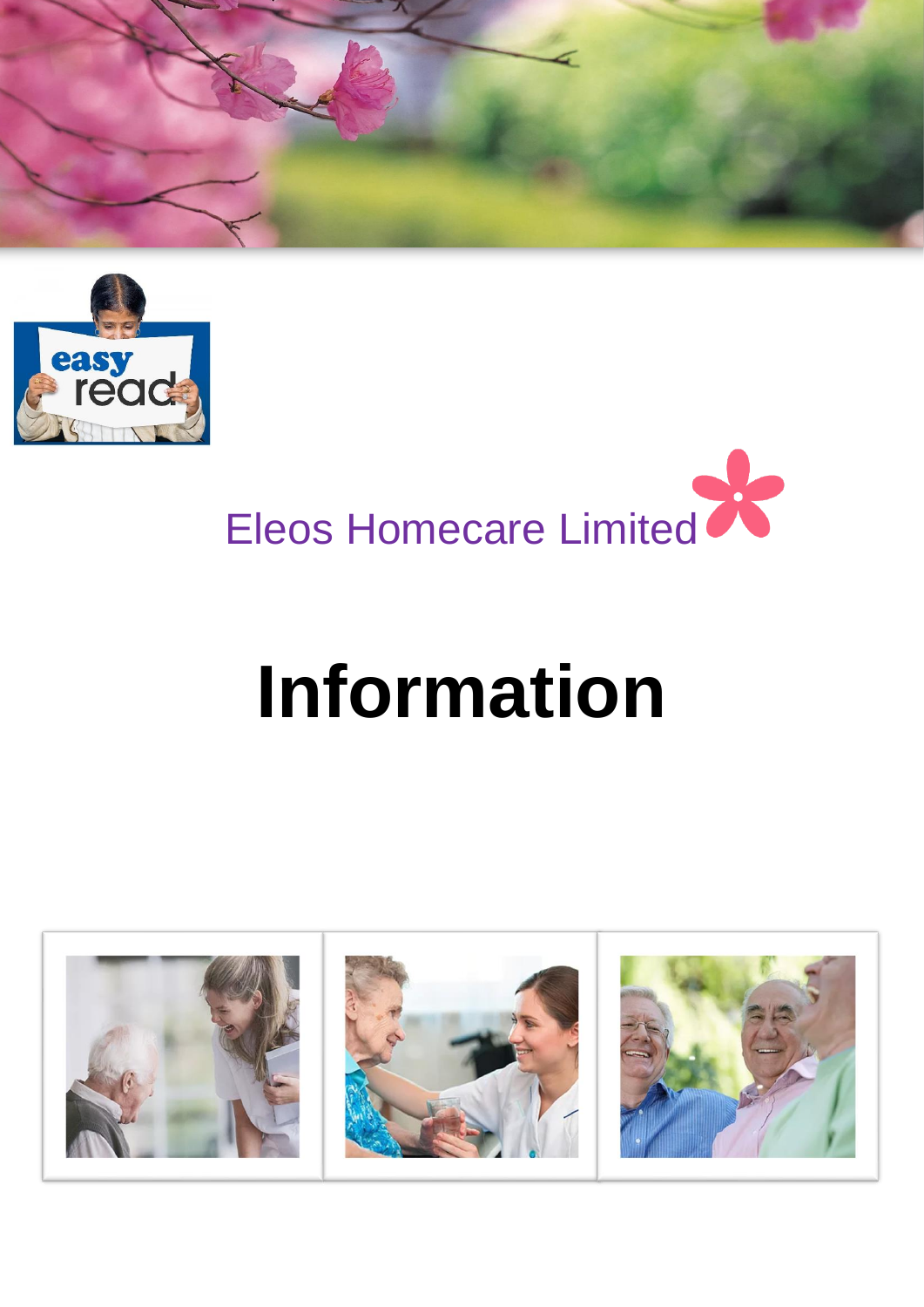# **Contents**



- **1. Mission Statement**
- **2. Aims and Objectives**
- **3. Your Carers**
- **4. Domiciliary Care**
- **5. Respite Care**
- **6. Contact Us**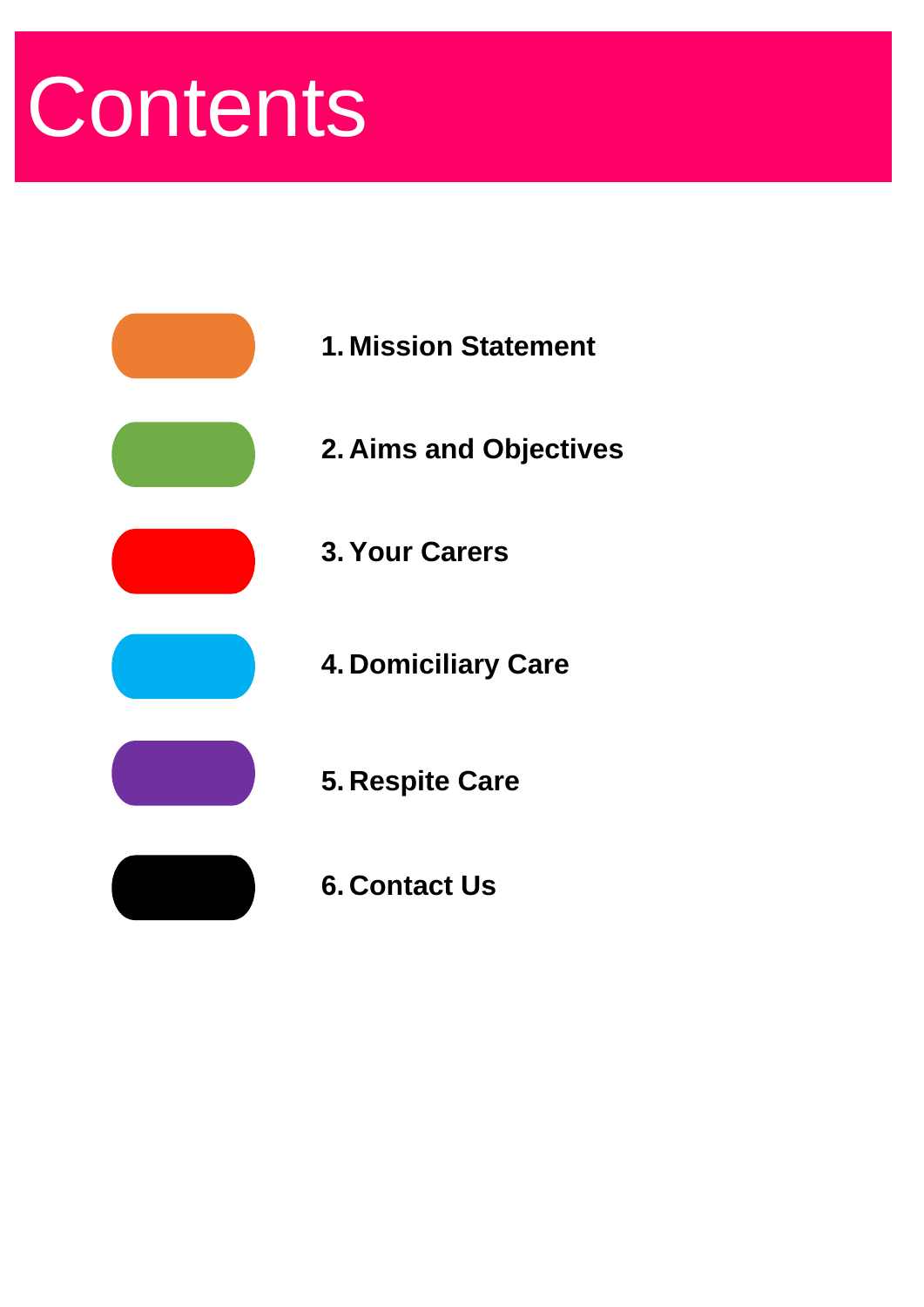# 1. Mission Statement



Eleos homecare was created out of passion. To provide a service that is kind and caring.

Eleos homecare aims to provide person centred care to people living in their own home, with a dignified, compassionate, discreet approach.



Eleos' guiding words are " if it is not good enough for my mum, then it is not good enough for yours"

Eleos homecare is named after the Greek Goddess of compassion. It's attitude focusing on dignity, kindness and respect.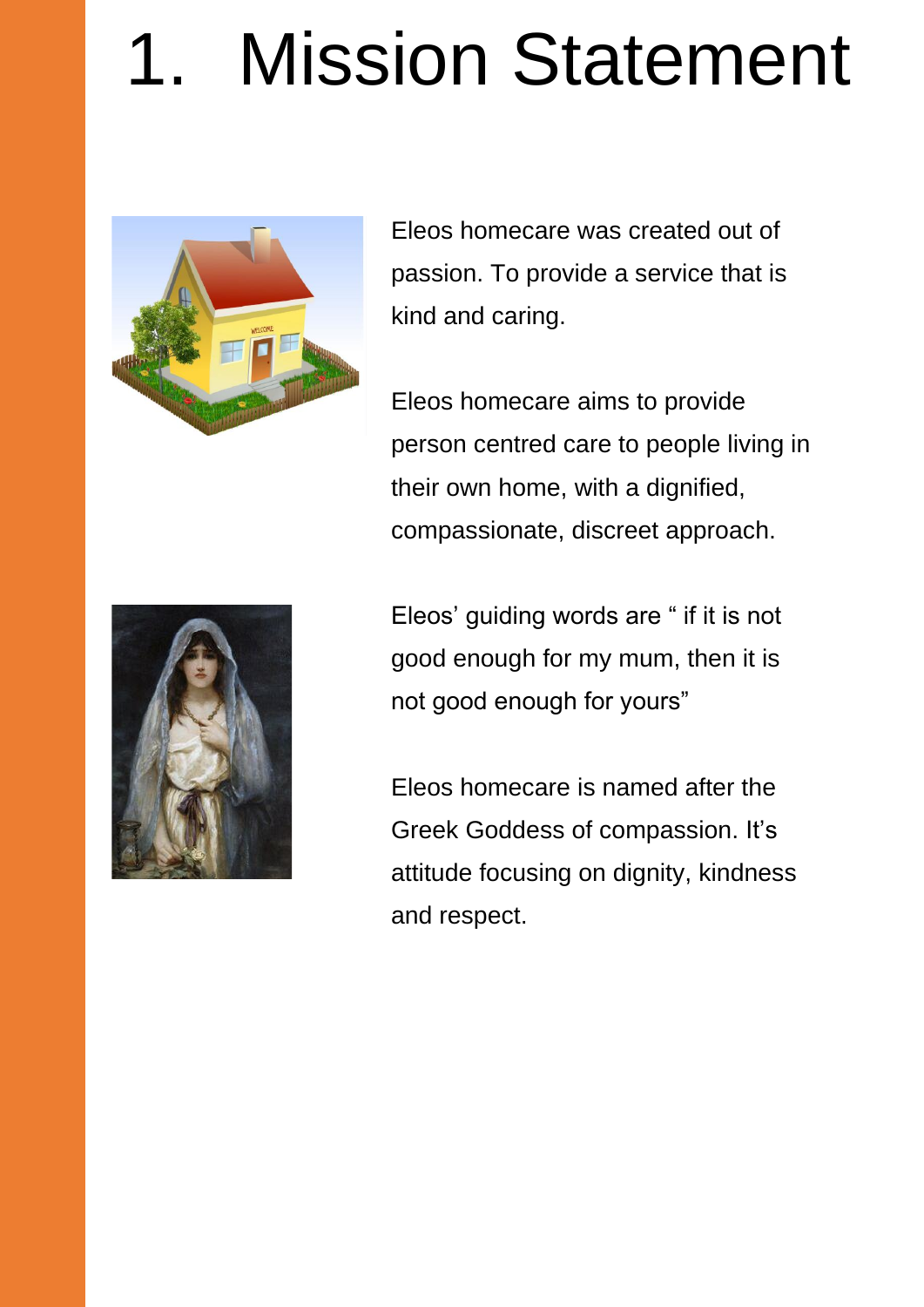#### 2. Our Aim



Eleos Homecare will treat all staff, clients and other health professionals with dignity and respect at all times.

Eleos Homecare will always support those who use the service to achieve their best state of health and wellbeing.



All information relating to clients will be treated in a confidential manner following GDPR. (General Data Protection Regulation)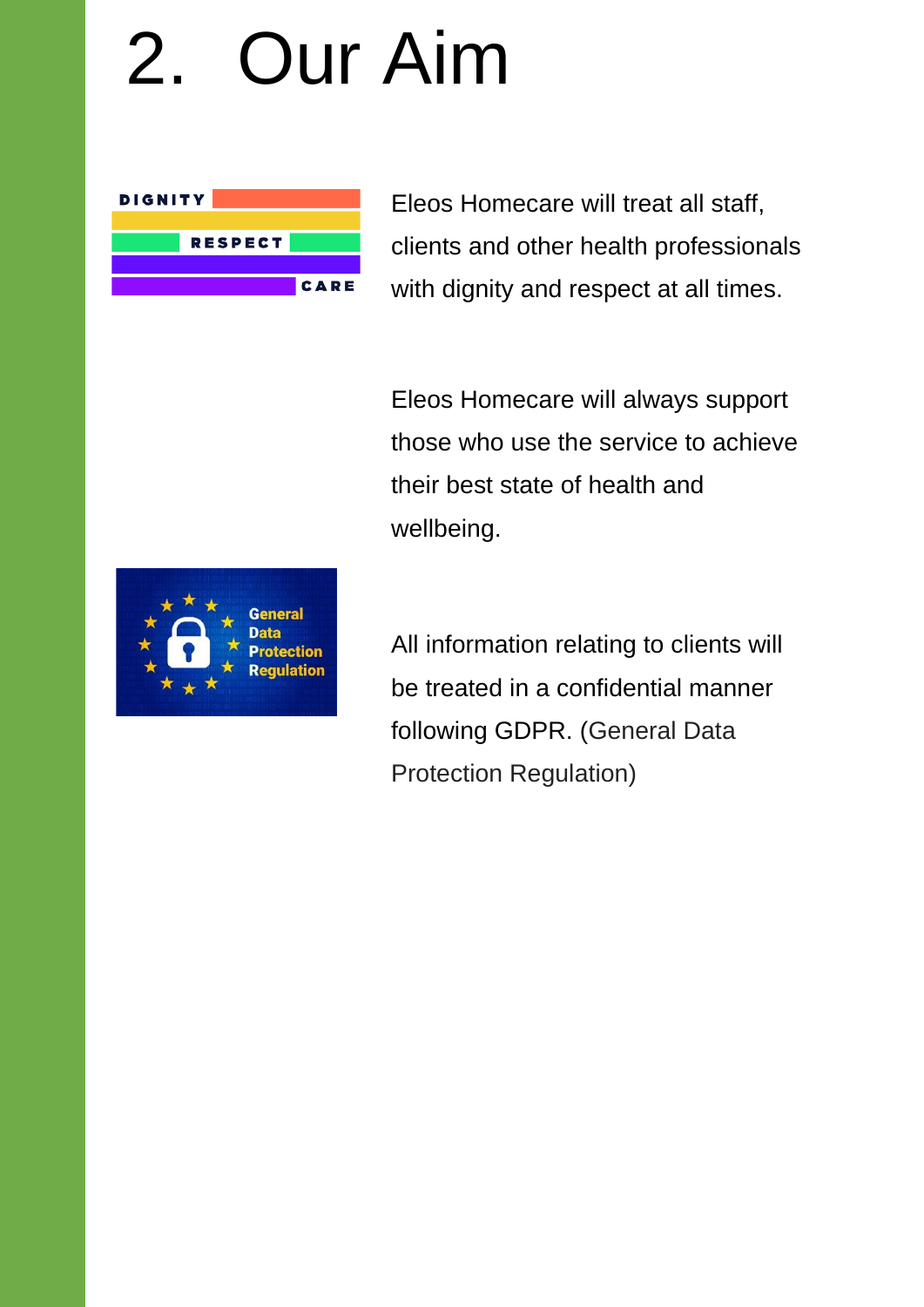# Your Carers

Eleos Homecare staff are fully trained, they all hold an enhanced DBS check (Disclosure and baring service). All carers are dignity champions, dementia friends and all have achieved their care certificate.





**Dementia Friends**- A volunteer who encourages others to make a positive difference to people living with dementia in their community.

**Dignity Champion-** A person who believes passionately that being treated with dignity is a basic human right.

**Care Certificate**- The Care Certificate is an agreed set of standards that define the knowledge, skills and behaviours expected of specific job roles in the health and social care setting.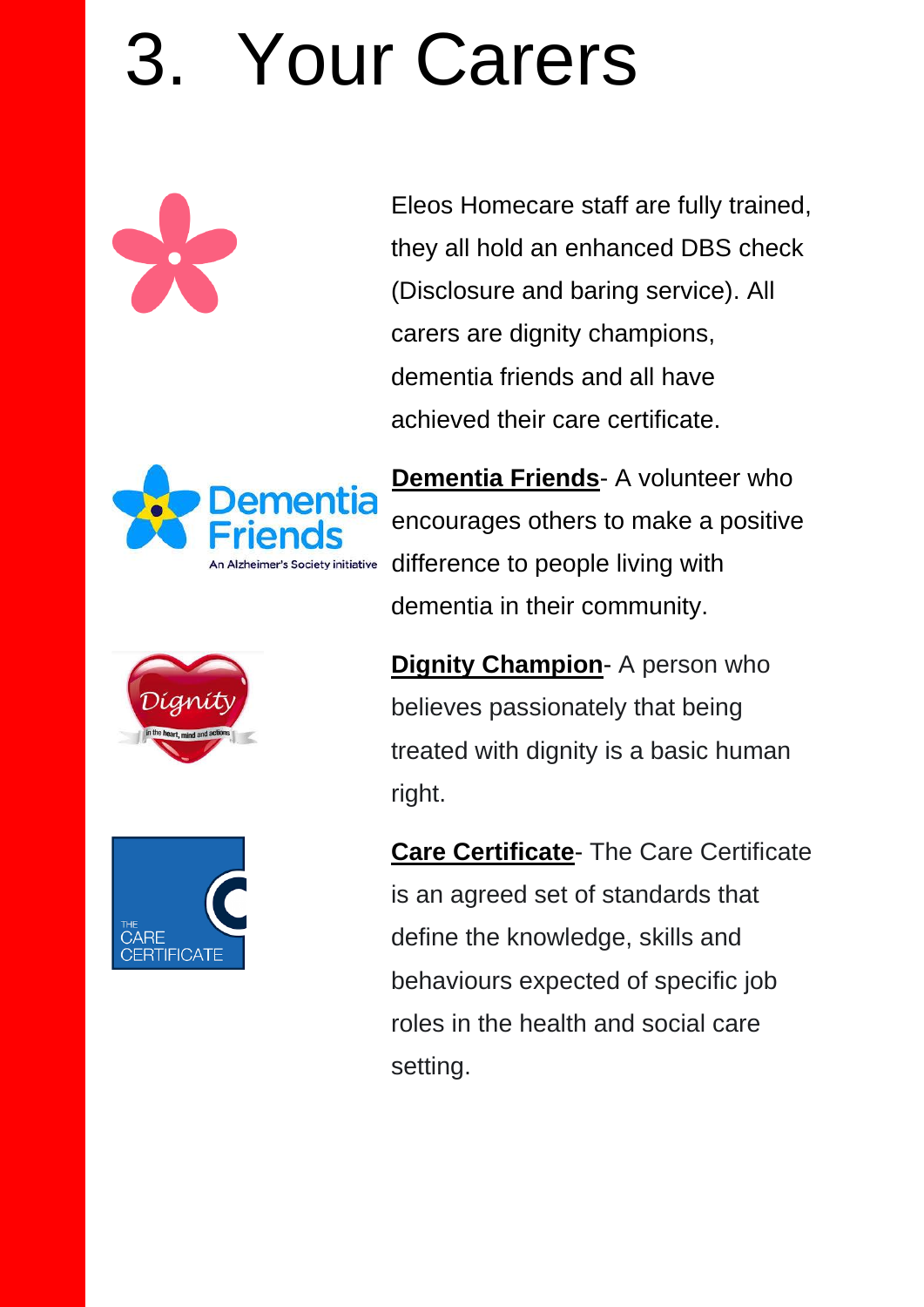# Domiciliary Care







You can be helped with your daily living tasks such as washing and dressing, Medication, Meal Preparation, light domestic duties, and, of course, that all important companionship.



We are fully registered with the Care Quality Commission.

(Care quality commission- they make sure health and social care services provide people with safe, effective, compassionate, high-quality care and encourage care services to improve.)

Eleos carers wish to help you to stay as independent as possible.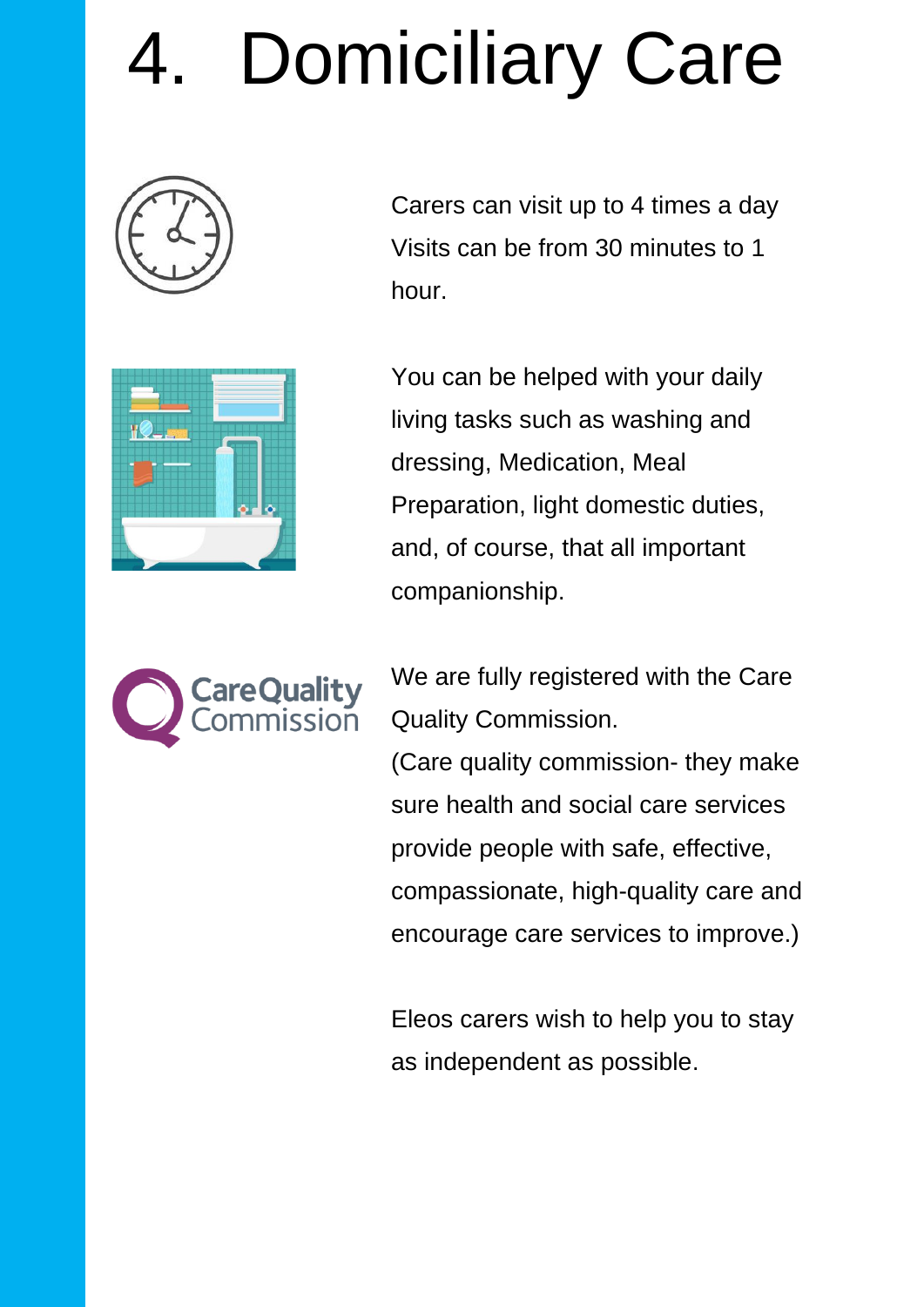# 5. Respite Care



We care for people because it's our job and we love it; you care for them because they are yours and you love them. We know that quality care can only be given by those who take care of themselves, and this includes you.



Our Respite for Carers service is when one of our Fleos Homecarers will come to your home and temporarily step into your role while you take time out for yourself for a well-earned break.



You may need a couple of hours to get some shopping, meet your friends for a coffee or just have some alone time. Knowing that someone is at home with your loved one would make that a little easier to cope with.

From a 2 hour "sitting service" to a full day of respite, let us help you.